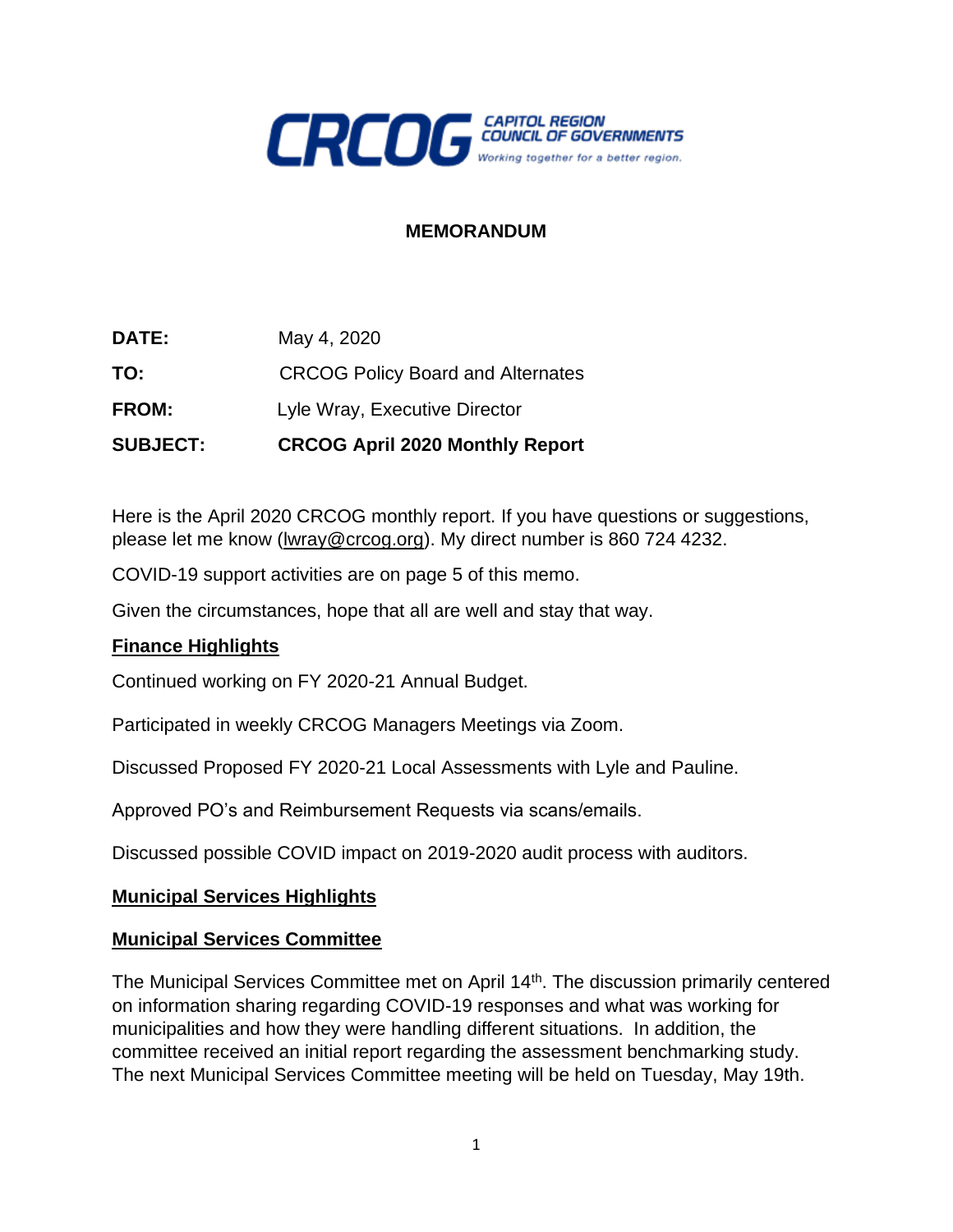# **Human Services Coordinating Council**

The next meeting of the Human Services Coordinating Council is TBD.

## **CRPC Bid Activities**

April Activities:

- Quantities for Treated Road Salt were requested on April 27<sup>th</sup>
- Emergency bid and procurement information in response to the health crisis were compiled and distributed to the CRPC mailing list.

Upcoming Activities:

- Quantities for Treated Road Salt are due by May 13<sup>th</sup>.
- The Treated Road Salt bid will be issued on June 3rd.

## **Regional Assessment**

The results of the CRCOG area assessment offices survey were analyzed and compared with data from comparable counties of similar size and complexity. Preliminary results were presented at the April Municipal Services meeting.

## **Energy Consortium**

The contract with the new energy consultant, NuEnergen, was signed and executed. Recruitment will begin in the next month with a target procurement for the 2021 contract period in the fall.

## **Cybersecurity**

The April bi-monthly meeting of CTDEMHS Region 3 Cyber Security Task Force was held virtually on Thursday, April 9th. The group discussed the Cyber Security and general IT challenges that Covid-19 is presenting as well as the strategies being used to face them. Discussion continued regarding how to leverage a cyber incident reporting app developed at UConn under the supervision of Town of Manchester IT. Marketing will now be a sub-function under the Education Committee. The group has reiterated its desire to meet with other regional task force leadership in order to coordinate activities. The next meeting is scheduled for June 11th, 2020 with details forthcoming.

For additional information, please contact Erik Snowden at [esnowden@crcog.org.](mailto:esnowden@crcog.org)

## **Job Order Contracting**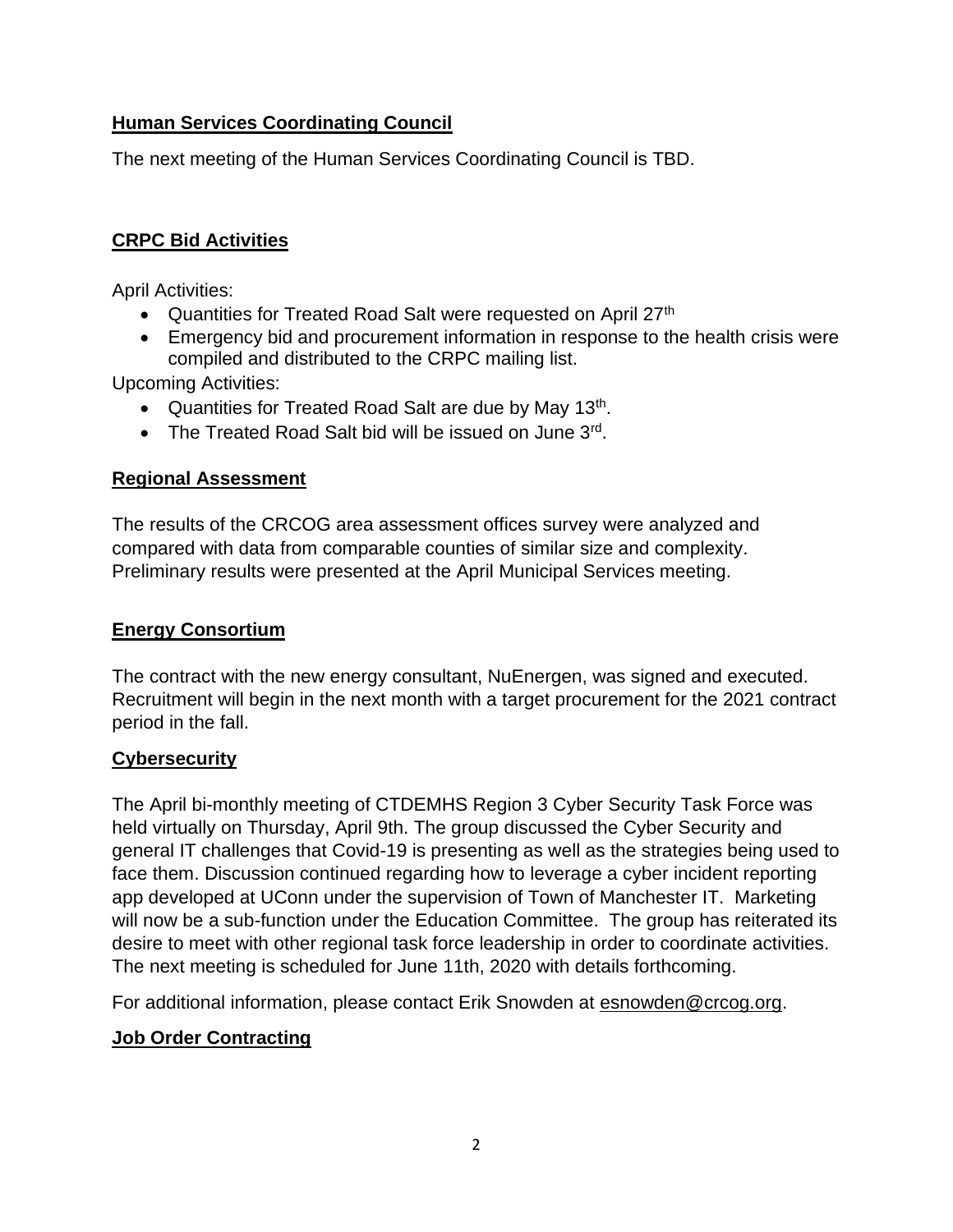After an RFP process, Gordian Group was selected again as the contractor and will receive a new contract. The current contract with Gordian Group will expire in December 2020, after which the new contract will be active.

## **HR Portal**

Register now for the HR Portal Interview Panel Database. The database is now live and can be accessed by logging into [www.Nutmeghr.org](http://www.nutmeghr.org/) .

CRCOG is collecting Municipal Human Resource Documents for the HR Example Document Database. If you have any HR Policies, Procedures, Forms, or Checklists, (Applications; Job Posting Templates; Affirmative Action Plan; Introductory Period Definition; Jury Duty Leave Policy; other HR documents), please send them to [kbona@crcog.org.](mailto:mairto:kbona@crcog.org)

Continued to activate registrations on the HR Portal [www.Nutmeghr.org](http://www.nutmeghr.org/) . The site provides access to model documents, a link to the Municipal Salary Survey and Reporting Tool and key HR resources/links.

The deadline for municipalities to submit their data FY 2020 CT Municipal Data Salary Survey has passed but we are still accepting submissions. Please visit [ctmunicipaldata.org](https://ctmunicipaldata.org/) for more information. The FY 2020 Salary Survey included three new positions; Entry Level Librarian, Tax Clerk, and Emergency Dispatcher. For more information please contact [mfriedman@ccm-ct.org.](mailto:mfriedman@ccm-ct.org)

## **Human Resources Initiative**

Policy Board approved contracting with Human Resources Consulting Group, LLC. The contract is currently under review by legal counsel. Once legal review is complete and the contract is executed, CRCOG staff will share the information with members.

## **Electronic Document Management Services (EDMS)**

- Municity Integration Phase 1 is complete. Entering in Phase 2.
- Continued ViewPermit Integration (Phase 1 is in progress).
- Began GIS Integration

# **Regional Geographic Information System (GIS)**

- CRCOG GIS staff and CAI Technologies are preparing to begin the FY 2021 annual parcel data collection.
- Installation of CAMA data processors continues.
- CRCOG staff continue to field feedback from municipalities and make adjustments and improvements to the GIS Portal and Parcel Viewer.

For more information about CRCOG GIS projects and activities please contact Erik Snowden at [esnowden@crcog.org](mailto:esnowden@crcog.org) or 860-724-4217.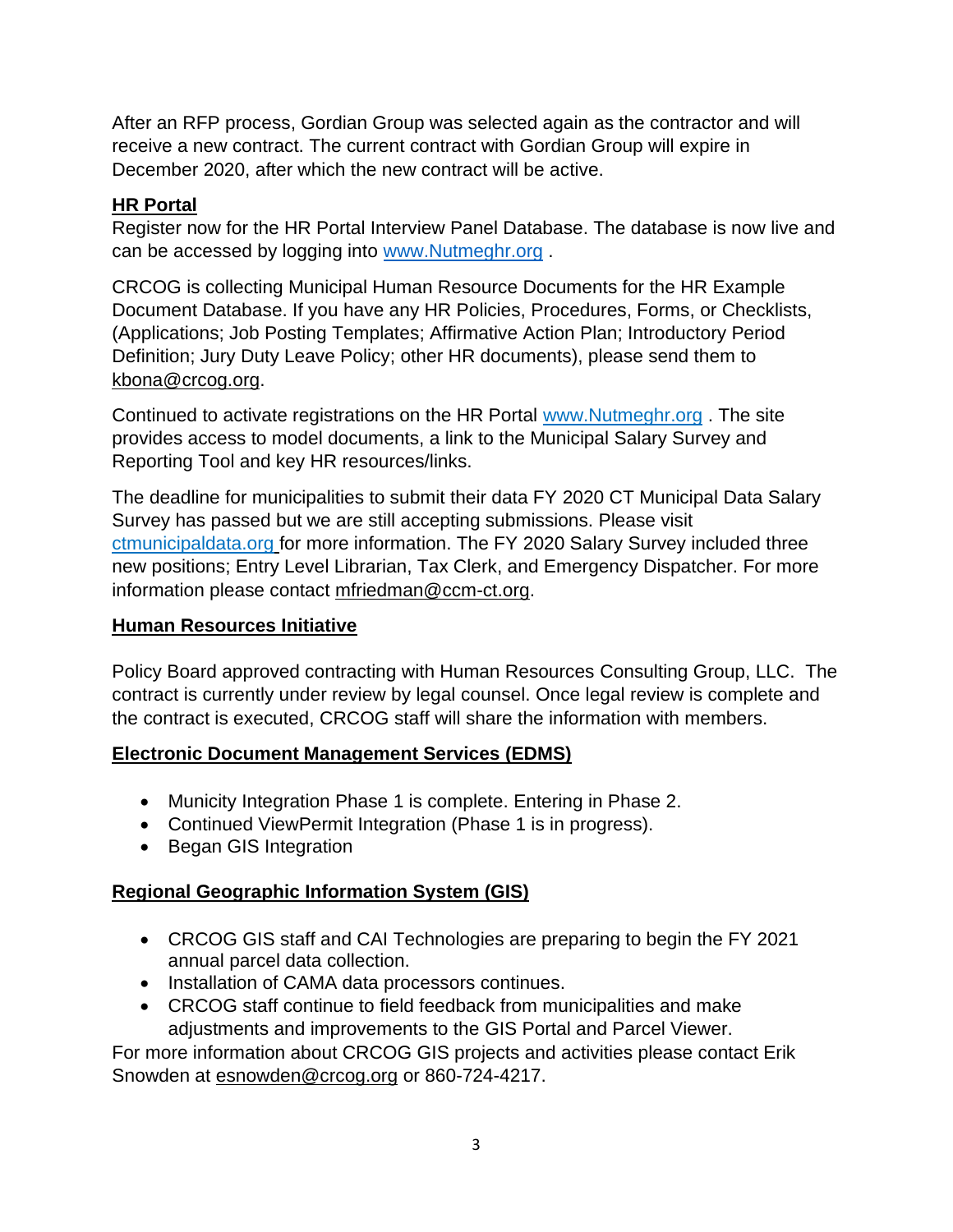## **Solid Waste Management**

The next CCSWA meeting will be held on June 16<sup>th</sup>, 1:30pm at the CRCOG 3<sup>rd</sup> Floor Board Room.

#### **RFP Template Development**

As part of Municipal Services work plan, staff has developed drafts of three RFP Templates for Audit, banking and financial services software.

#### **Crumbling Foundations**

#### **Requests for Qualifications**

The current RFQ closed March 31<sup>st</sup> and the applicants will be evaluated in early April. The next RFQ will open in April and close June 30<sup>th</sup>.

## **Concrete Foundation Issues Facilitation**

CRCOG staff continues to work with various stakeholders including the housing advocate for crumbling foundations on these issues.

#### **Foundation Testing Program**

The Foundation Testing Program has been operating since November  $28<sup>th</sup>$ , 2017. To date, 2235 applications had been received. 2063 applications had been paid and 17 approved for payment. A total of 1919 unique addresses have been reimbursed through this program to date.

## **On-Going Programs and Services**

Hosting and IT Services

Regional Online Permitting System

• [OpenGov](http://opengov.com/) (formerly ViewPointCloud) is offering Connecticut municipalities a special discounted package for rapid, templatized deployment of the permitting platform. For inquiries, contact Kim Bona at [kbona@crcog.org](mailto:kbona@crcog.org) .

VoIP Project

Fiberoptics Installation Services

COG Regional Election Monitor (currently recruiting for a REM)

## **Public Safety and Homeland Security Highlights**

## **CRCOG Homeland Security & Grant Initiatives.**

Work is almost complete on the FY 2017grant which ends June 30th. Work has commenced on the FY 2018 grant. The Statewide Homeland Security Committee met regarding the FY 2020 grant guidance. All open grants include funds for training and exercise, contractual support and sustainment and maintenance of regional equipment.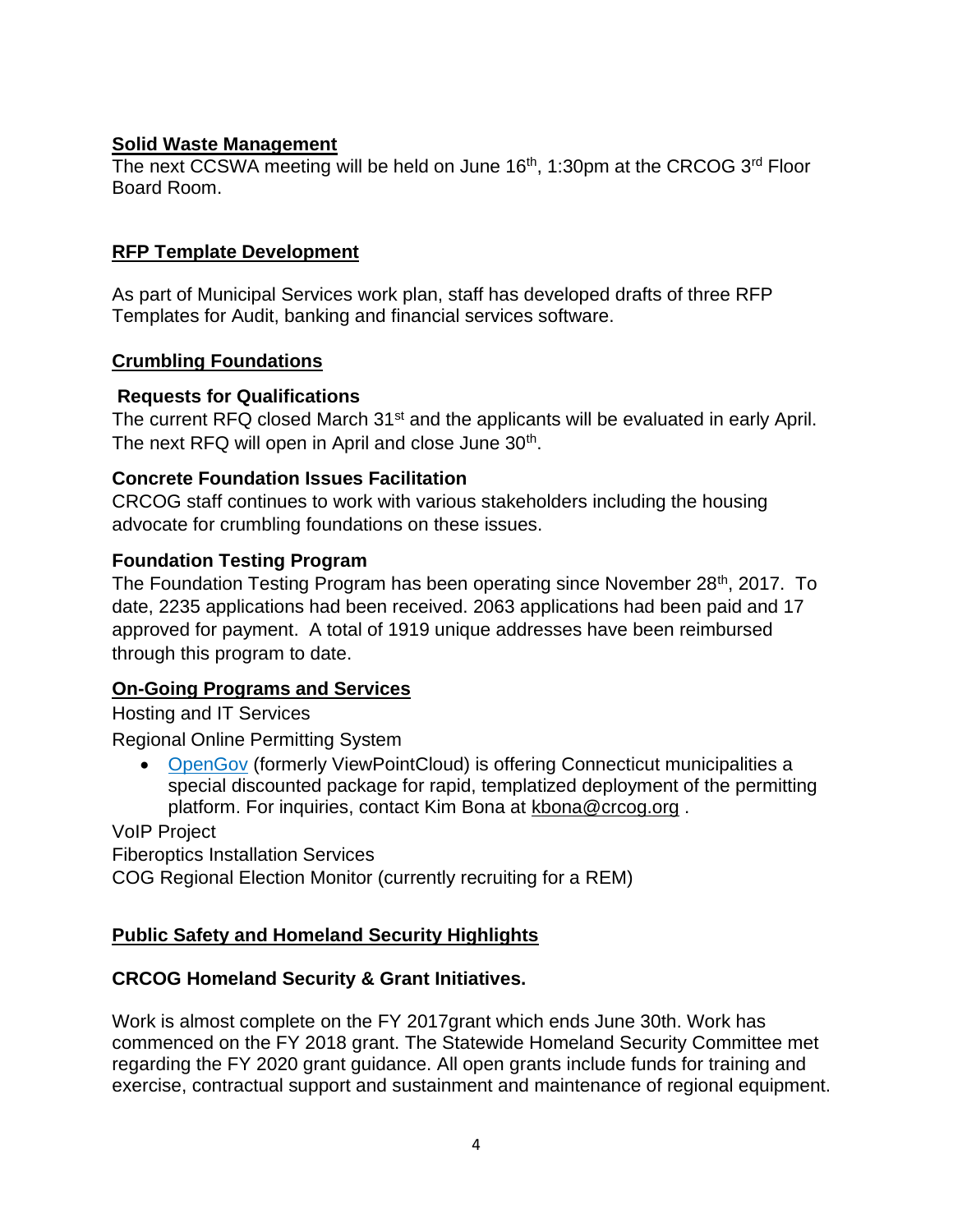There are also set asides for the Hartford Bomb Squad, Capitol Region HAZMAT team and Metropolitan Medical Response System.

Staff participated in the Statewide Homeland Security Working group meeting which was held virtually. Allotments have been determined for the FY 2020 grant.

# **COVID-19 Support Activities**

The Regional Emergency Support Plan was activated on Wednesday March 18th.

The Regional Coordination Center is on a partial virtual activation. Coordination is being done by the ESF-5 (Emergency Management) and ESF-8 (Public Health and Medical Services) duty officers.

The Capitol Region Incident Management Team (CT-IMT3) has been activated and developed an Incident Action Plan (IAP) which is being reviewed by local public health leads and reissued weekly through conference calls with local public health leads. Should the need arise CT-IMT3 will staff the Regional Coordination Center.

We are utilizing our Regional Distribution Site Standard Operating Guide. Our Regional Distribution Center in West Hartford was opened on March 25th and continues each week. Beginning April 28<sup>th,</sup> we have also partnered with DEMHS to add in municipal distribution on a separate day. All requests made by municipalities through WEBEOC will be delivered through the regional site along with masks for small businesses being coordinated by CBIA. The site continues to receive, stage and distribute Personal Protective Equipment (PPE) as it becomes available. The Capitol Region Incident Management Team is managing the site along with staff from the Town of West Hartford, CRCOG and area CERT teams. This includes the Farmington CERT team who is providing their canteen and feeding volunteers breakfast and lunch each day.

This will allow us to receive stage and store Medical Countermeasures including Personal Protective Equipment (PPE) as it becomes available. It is our understanding that assets from the Strategic National Stockpile, DPH and all CRCOG PPE orders will go through this process as they arrive in our region.

At the request of DEMHS, we have been a distribution point for surgical masks and gloves to police departments who do not do active medical calls.

We have had requests for our Medical Reserve Corps (MRC) tent and Cabana unit which have been delivered to Bristol Health and St. Francis respectively. In addition, MRC members have been deployed.

## **Other Highlights**

Working with the Department of Public Health to act as the fiduciary agent for local public health emergency preparedness funds. The second quarter progress and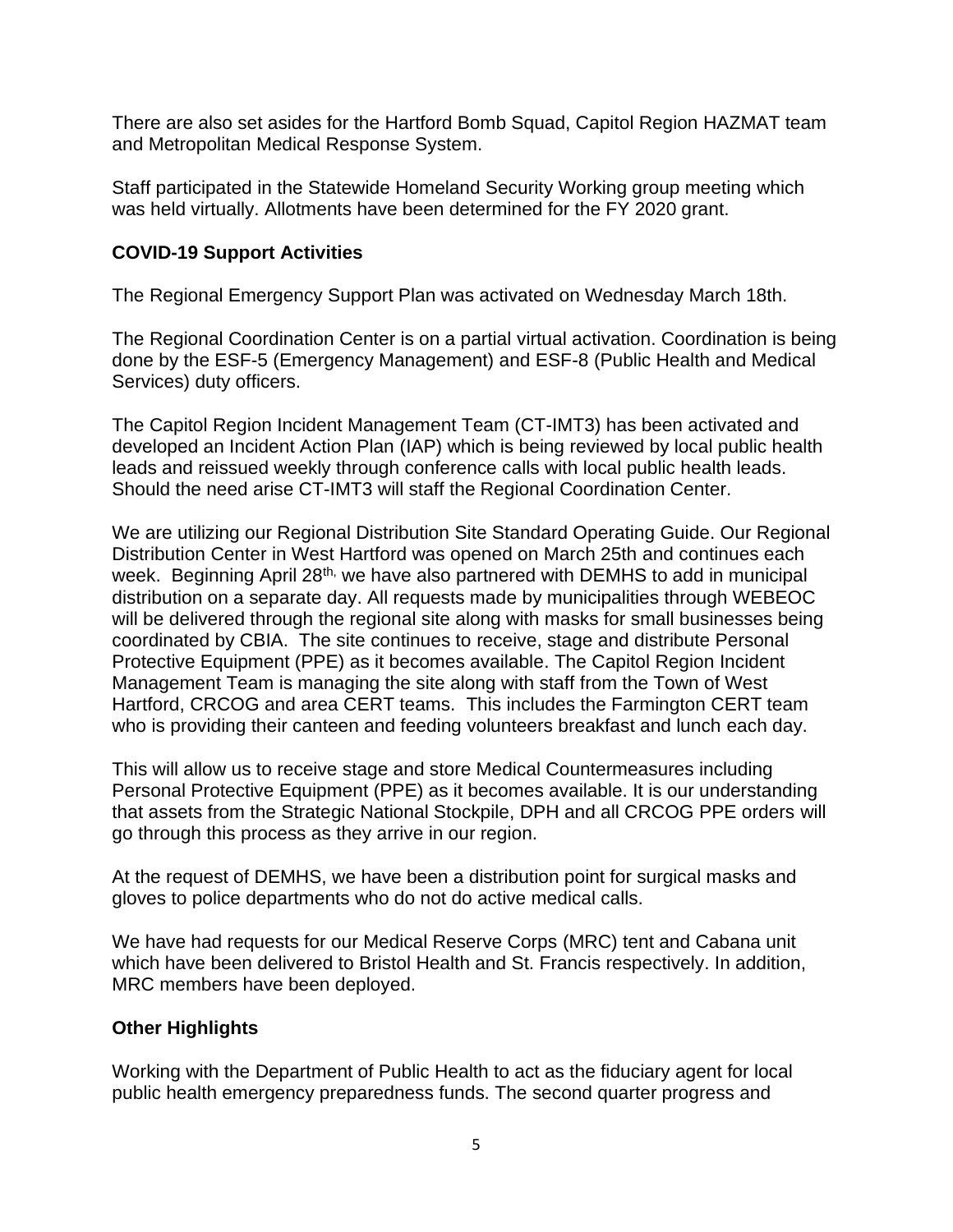financial reports from the 14 local public health departments have been submitted along with 24/7 coverage forms, our MCM Action Plan and Multi-Year Training and Exercise Plan. The submission timeline for the third quarter has been extended by DPH. The State has moved to a one Health Care Coalition model for the State.

Staff is continuing to work on the deliverables for the ebola/infectious disease funding. An order using the balance of the funds was placed for the purchase of PPE for our EMS providers.

All CAPTAIN modems will soon be converted to the FirstNet system.

#### **Policy Development and Planning Highlights**

**Regional Planning Commission (RPC).** Staff worked on reviews and comments for referrals sent to the Regional Planning Commission. The next RPC meeting is scheduled for June 11.

**Municipal Zoning, Subdivision and Plan Referrals.** CRCOG staff reviewed several proposals received recently including plans od conservation and development from Hartford and Coventry. During the month of April, nine new referrals were received and four comment letters issued.

**MetroHartford Brownfields Program.** During April, staff continued administrative support for the Revolving Loan Fund program funded by the U.S. EPA including filing the required quarterly report.

**Transit-Oriented Development.** CRCOG continued to develop the concept of a **Transit-Oriented Development and Town Center Action Collaborative**. The vision for this group is aimed at coordinating resources and assisting communities in filling gaps to doing economic development along transit corridors and in town centers.

CRCOG also worked to support communities on furthering innovative economic development techniques such as public private partnerships for accomplishing more TOD in the region's transit corridors. CRCOG participated in a call with Windsor Locks on April 23 to discuss potential TOD near the Windsor Locks station.

**Corridor Advisory Committee.** The CAC is a convening of the chief elected officials and other key stakeholders along the CT*fastrak* and CT*rail* Hartford Line corridors.

There was no new activity with the Corridor Advisory Committee this month.

## **Active Transportation Planning.**

Published draft complete streets plan and issued public notices. Extended the public comment period to May 15.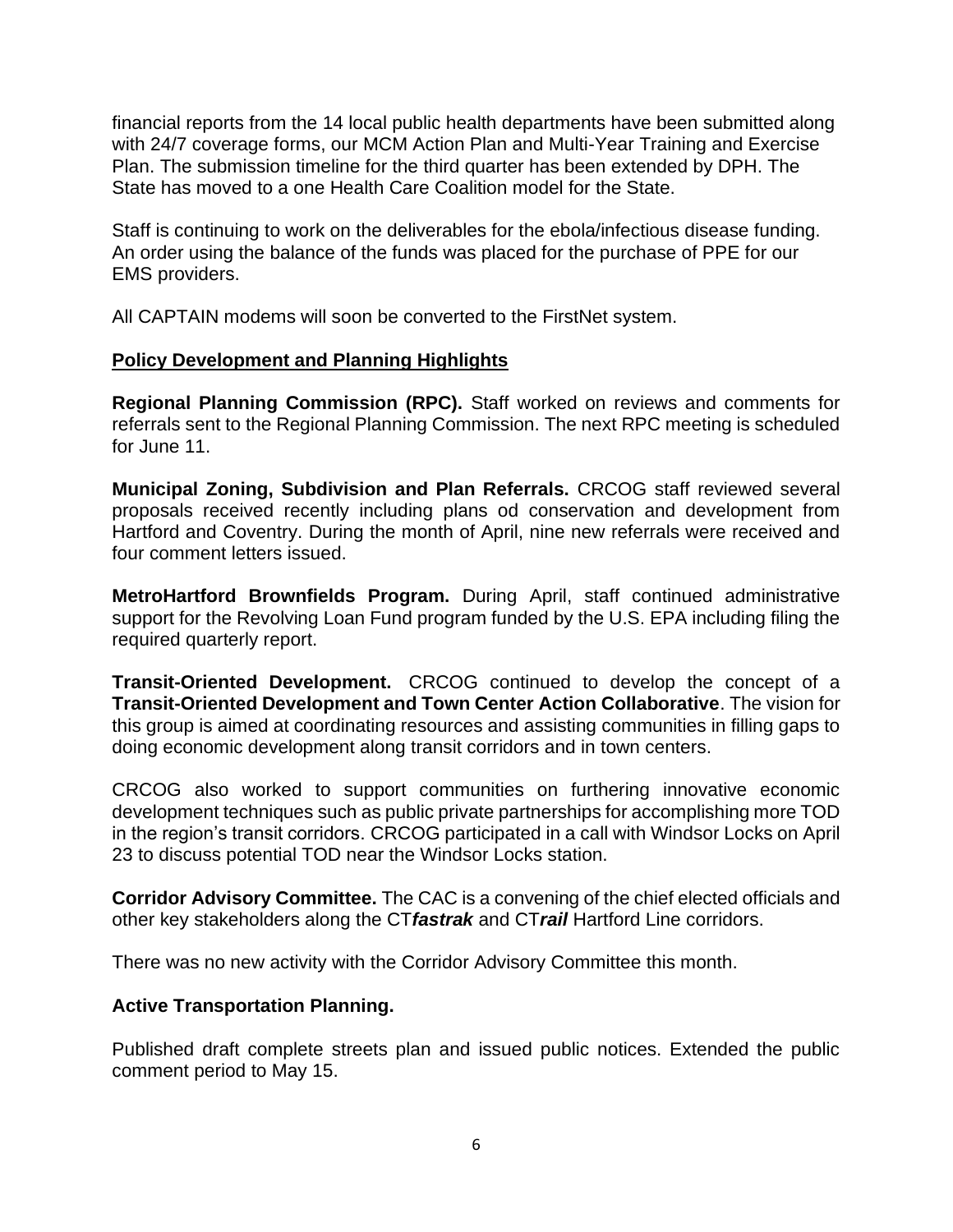Staff worked on a CDC-funded active transportation project that will be conducted statewide:

- Held check-in calls with the consultants on April 6 and 20
- Held a coordination call with Norwich on April 7
- Held a call with DPH to discuss the COVID-19 mitigation measures on April 15
- Held a call with WestCOG to discuss a potential educational event on April 27

**Regional Bikeshare.** Held check-in calls with the vendor on April 1, 8, and 15. Began contacting local universities to discuss bike and scooter sharing on campus.

## **Comprehensive Economic Development Strategy/Economic Development.**

CRCOG received a grant from the U.S. Economic Development Administration (EDA) to develop a Comprehensive Economic Development Strategy for the 38-town region.

Compiled the materials necessary for the application to be designated as a Federal Economic Development District and submitted the application to EDA. Received confirmation that the application was received. Held a call with the Town of East Hartford and the EDA to discuss a potential grant application on April 23.

Continued to move forward with the talent retention strategy modeled on Campus Philly. Held coordination calls on April 13, 21, and 27.

## **East Hartford Silver Lane Transportation Corridor Study.**

Coordinated with CTDOT on final invoices.

**CRCOG Foundation**. No activity.

**Advanced Scenario Planning.** Staff organized a demonstration of a scenario planning software package on April 9. Staff also prepared an application for funding to the Lincoln Land Institute. The funding would provide assistance with setting up a process to develop scenarios for upcoming planning efforts.

**Natural Hazards Mitigation Planning.** CRCOG staff continued to work on grant closeout activities and filed the final request for reimbursement under the FEMA Pre-Disaster Mitigation grant.

**Connecticut Resource Conservation and Development.** CRCOG continues its participation as a representative on the CTRC and D.

**Sustainable CT.** Staff assisted in securing a Memorandum of Agreement with Sustainable CT to provide two fellows to assist municipalities in preparing their certification applications this summer. We expect the fellows to be available to work with communities in early June. Staff participated in a training webinar on April 23rd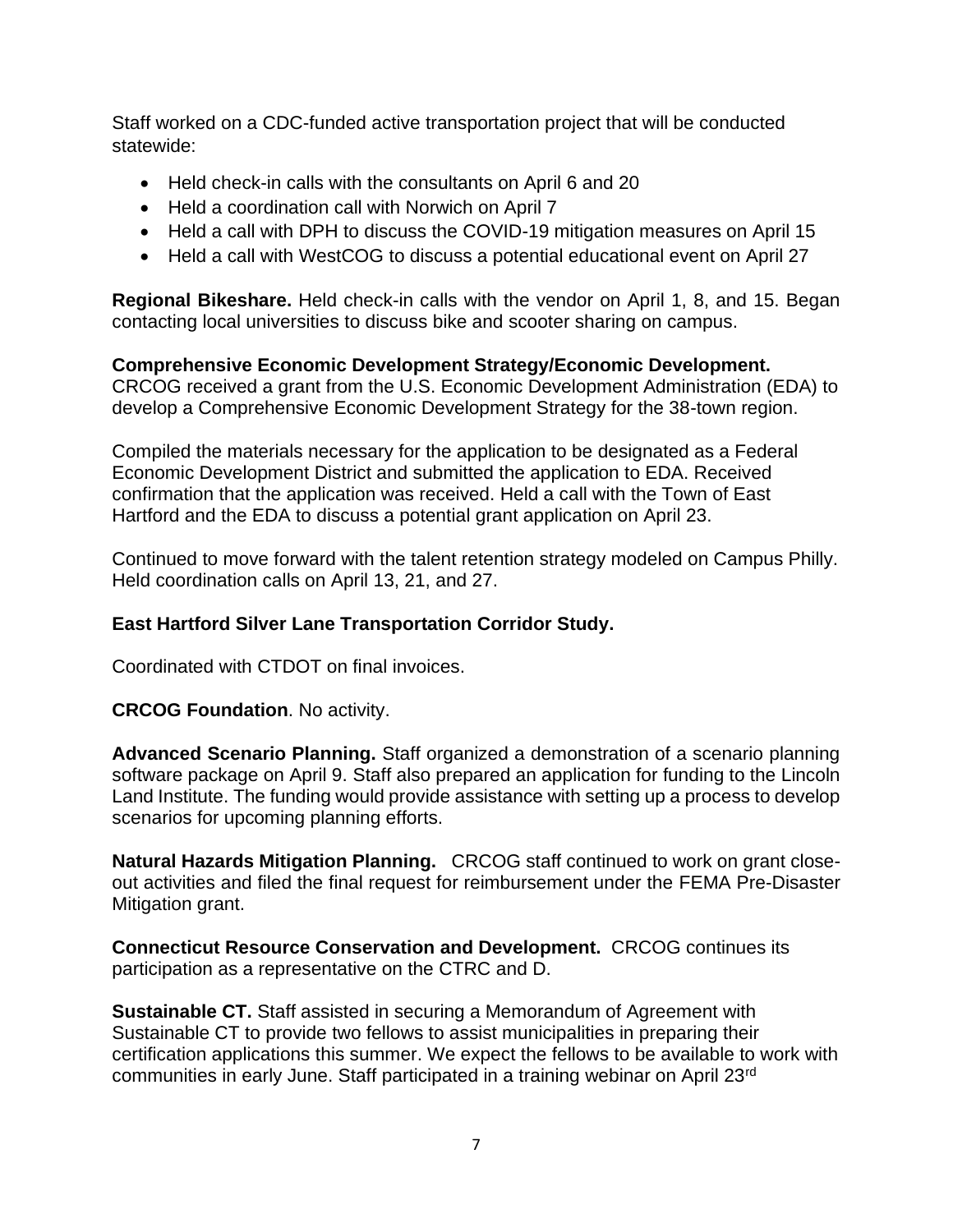pertaining to certification application reviews which we will be involved in during May and September.

# **Transportation Highlights**

#### **Management of the Planning Process**

The CRCOG Transportation Committee held a meeting on April 20. Agenda items included the adoption of the March 23 meeting minutes, and staff reports on State Legislative and Bonding Update for Transportation, CTDOT COVID-19 Update, CTDOT Standard Specifications- Form 818, [CTDOT granted \\$2M for A](https://www.hartfordbusiness.com/article/ct-dot-receives-2m-federal-grant-for-autonomous-bus-pilot-program?utm_source=Newsletter&utm_medium=email&utm_content=%24250M+Distribution+Center+Proposed+%7C+5K+Bridge+Loan+Applications&utm_campaign=HBJ+Today+040820)utonomous Bus Pilot Program, LOTCIP Quarterly Reporting, PURA & Utility Double Pole Removals, Regional Bikeshare Update, Regional Complete Streets Plan and Quick Build Guide and Capitol Region Purchasing Council Update - Bidding Season Assistance. Actions items included LOTCIP Project Scope Modification/ Funding Increase Request for Coventry Swamp Road (L032-0003). Finally, there was a remote presentation by Jessica Muirhead from CRCOG, on CRCOG ezIQC Job Order Contracting Program.

The Cost Review Subcommittee meeting was held on April 20. Action items included the approval of February 24 draft minutes and a cost increase/scope modification request for Coventry Swamp Road Intersection Improvement Project (L032-0003). A LOTCIP Quarterly Review 3 Report was presented to the committee.

Staff reported on CRCOG Transportation Committee activities at the April 22 CRCOG Policy Board meeting.

Senior staff regularly updated Executive Director on activities within the Transportation Department.

Staff participated in the April 7 CTDOT/COG coordination meeting.

While working remotely, Transportation staff met daily via Zoom.

Reviewed applications for summer Transportation Planning Intern positions. Held interviews and made offers to two candidates.

Attended remote CRCOG staff meeting on April 7.

Coordinated and attended remote Hartford TMA coordination meeting with NVCOG, RiverCOG on April 14. Prepared draft minutes and shared them with the other participating COGs for review/approval.

Coordinated and attended remote coordination meeting with PVPC on April 28.

Met remotely with Executive Director and staff from Policy and Planning department to discuss coordination of the upcoming updates of CRCOG's four major plans.

#### **FFY 2018-2021 Transportation Improvement Program (TIP)**

TIP amendments this month included CMAQ – Statewide Transportation Demand Management.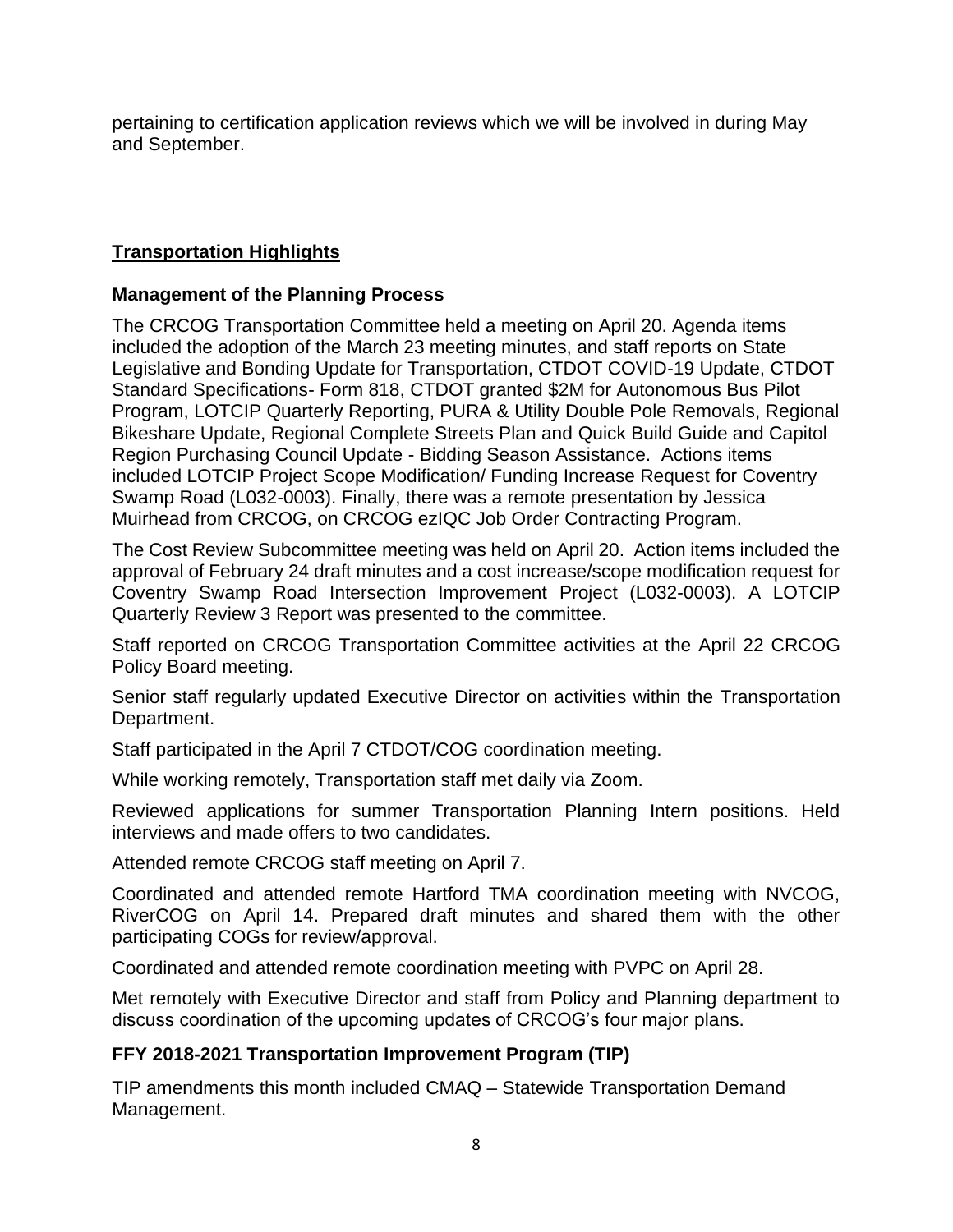## **FFY 2021-2024 Statewide Transportation Improvement Program (STIP)**

No activity this month.

#### **Transit Related**

Attended remote HNS monthly briefing on April 28.

Coordinated with CTDOT about progressing CRCOG's Transit Priority Corridors Implementation Strategy. Prepared draft RFQ and scope for this effort and reviewed internally.

Staff conducted Spring 2020 utilization counts of the commuter parking lots in the CRCOG region. Coordinated with CTDOT to enter data into CTDOT's GIS database.

Processed final retainage invoice for the Comprehensive Transit Service Analysis.

Renewed CRCOG's membership with CACT (Connecticut Association for Community Transportation) for 2020.

#### **Sustainable Communities**

Published draft complete streets plan and issued public notices. Comment period ends on April 17.

Staff worked on a CDC-funded active transportation project that will be conducted statewide:

- Held check-in calls with the consultants on April 6 and 20
- Held a coordination call with Norwich on April 7
- Held a call with DPH to discuss the COVID-19 mitigation measures on April 15
- Held a call with WestCOG to discuss a potential educational event on April 27.

CRCOG continues its participation as a representative on the Connecticut Resource Conservation & Development (CT RC and D). Staff was unable to participate in remotely held subcommittee meetings on April 13.

CRCOG continues to administer the MetroHartford Brownfields Revolving Loan Fund program. Staff also continued coordination with Town of Somers and CTDOT regarding Maple Street Bridge project and Somersville Mill site brownfields remediation which is being partially funded through an RLF subgrant.

CRCOG staff worked on grant close-out activities for the Capitol Region Natural Hazards Mitigation Plan. FEMA funded the update to the plan which addresses the impacts of climate change on the vulnerability of the region to natural hazards and includes proposed mitigation actions, which can help make the region and its communities more resilient.

Staff continues to review and prepare recommended comments for the Regional Planning Commission on zoning amendments and subdivisions which may have inter-town or regional impact, as well as on local plans of conservation and development.

Staff assisted in securing a Memorandum of Agreement with Sustainable CT to provide two fellows to assist municipalities in preparing their certification applications this summer. We expect the fellows to be available to work with communities in early June.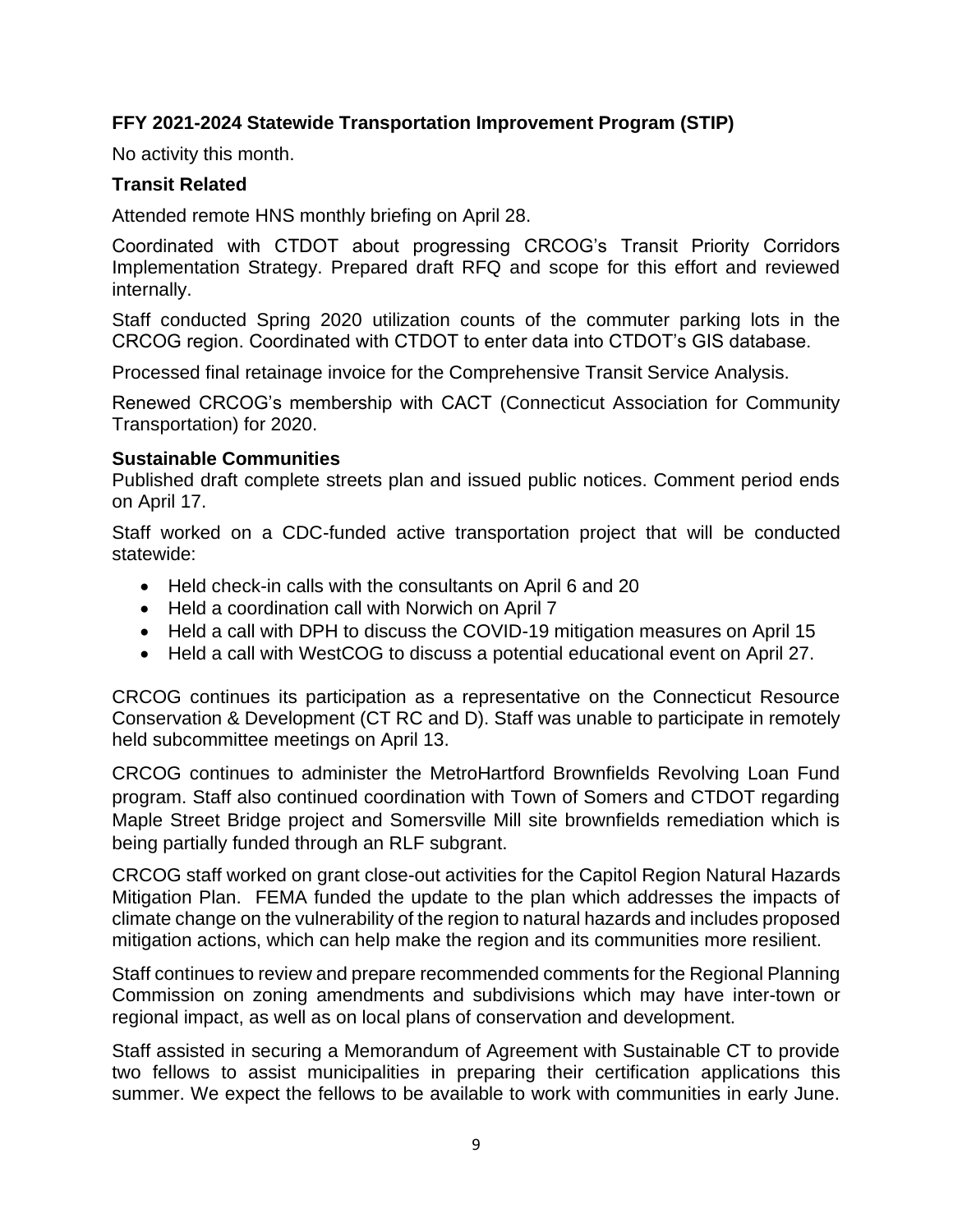Staff participated in a training webinar on April 23<sup>rd</sup> pertaining to certification application reviews which we will be involved in during May and September.

# **Regional Bikeshare**

Held check-in calls with the vendor on April 1, 8, and 15. Began contacting local universities to discuss bike and scooter sharing on campus.

# **Project Funding & Development**

CRCOG staff regularly works with towns and CTDOT staff to advance projects funded through federal and state programs. Efforts this month included:

- 1. Meetings:
	- Attended two (2) preliminary design on-board meetings: South Windsor Avery 5 Reconstruction Project (L132-0004) on April 9 and Wethersfield Highland Pavement Rehabilitation Project (L159-0001) on April 16
	- Attended one (1) 70% design on-board meeting: Windsor Archer Road Pavement Rehabilitation (L164-0006) on April 3
	- Attended two (2) 90% design on-board meetings: Southington Marion Avenue Bridge (L131-0003) on April 8 and Manchester Tolland Turnpike Sidewalk Installation (L076-0005) on April 22
	- Attended an internal meeting to discuss LOTCIP Financials on April 23
	- Attended a Zoom meeting with representatives from the Towns of Simsbury/Bloomfield to coordinate efforts to advance Route 189 Multi-Use Trail Project (L093-0001) on April 20
	- Attended internal transportation staff meeting to discuss LOTCIP projects on April 6,9,13,17,20,24, and 27.
- 2. Town and CTDOT Communications:
	- Continue to facilitate advancement of CRCOG approved LOTCIP applications/projects to CTDOT - Coordinated efforts with the Towns of Farmington, Bloomfield, Vernon and the City of Hartford to advance projects
	- Submitted Quarterly Report 3 with tasks and financials to CTDOT
	- Followed up with Towns regarding quarterly report submissions scheduling updates
	- Completed Quarterly 3 internal reporting
	- Submitted revised cost estimates for Manchester Bidwell Trail and New Britain 8 projects to CTDOT
	- CTDOT issued one (1) Authorization to Award Letter to Windsor Deerfield (L164-0005)
	- CTDOT issued final design review comments for Coventry Folly Lane Bridge (L032-0003) and Town responded
	- CTDOT issued environmental review for Manchester Tolland Turnpike Sidewalk Installation Project (L076-0005)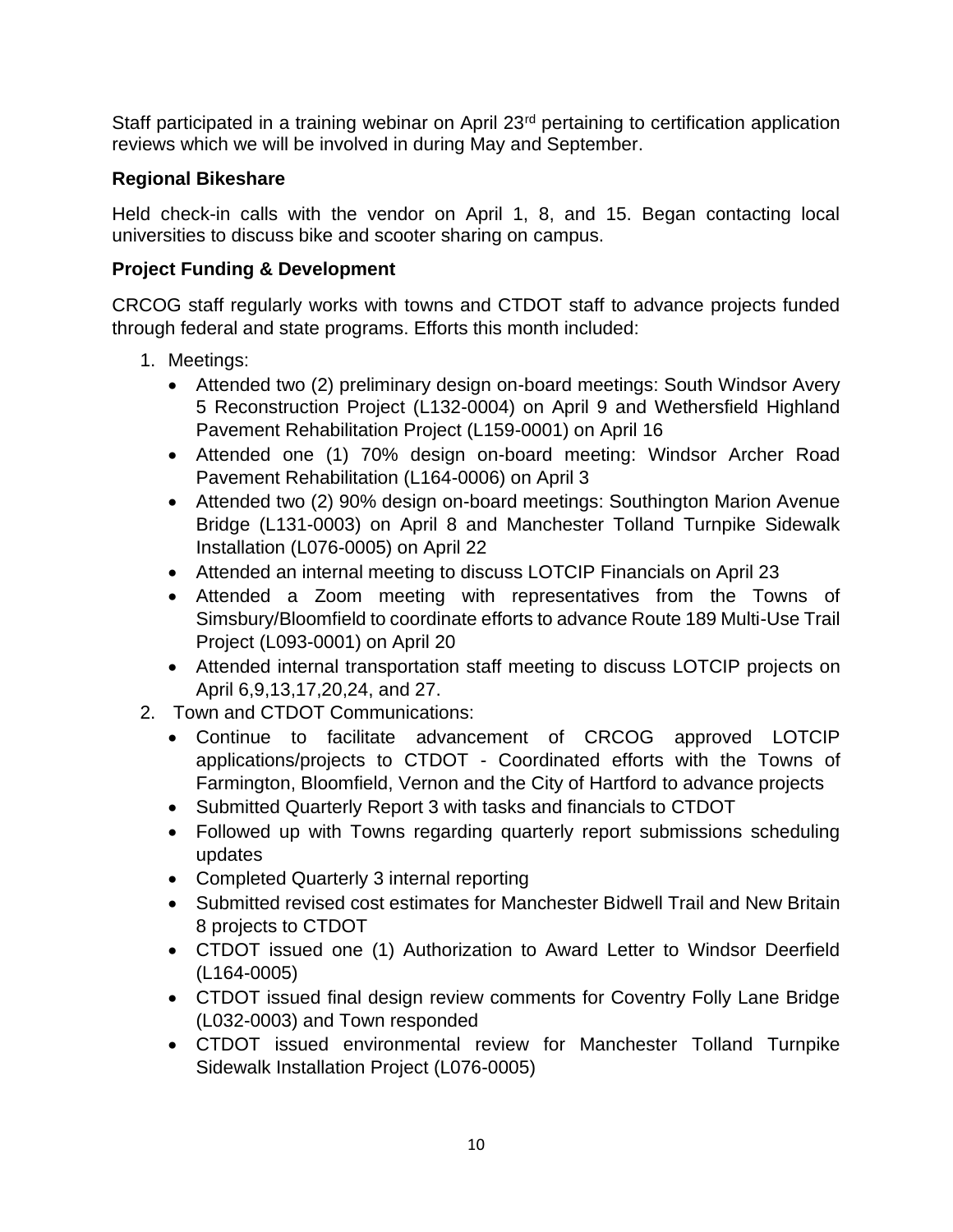- Discussion with Town of Farmington regarding submission of a revised application for a Roundabout Project with approved transfer of funds from Colt Highway (Rte 6) Project
- Cost Increase request and scope modification for Coventry Swamp Road were submitted to CTDOT for approval
- Marlborough South Main Street Phase 2 final design submitted
- Drafted one (1) cost increase memo for committee approval Coventry Swamp Road Intersection Improvement L032-0004
- Prepared for five (5 on-board design meetings and scheduled one (1) 90% design review meetings in May (Wethersfield Highland L159-0001
- Coordinated with Town of Coventry regarding Swamp Road cost increase/scope change request
- Coordinated with the following municipalities regarding projects and/or application advancement: Bloomfield, Farmington, Glastonbury, Marlborough, New Britain, Simsbury, Stafford, South Windsor, Vernon, Wethersfield, Windsor and West Hartford
- Prepared letter to CTDOT requesting additional administrative funds for CRCOG.
- 3. Administrative and Invoicing:
	- Processed consultant invoices
	- Reviewed invoice processes
	- Responded to questions regarding 2020 LOTCIP Solicitation
	- Updating financial spreadsheets, including bid analysis and metrics.
- 4. Consultant Coordination:
	- Coordinated preparation of invoices, design review memos and minutes
	- Processed Notice to Proceed documents for signature
	- Worked with consultants on negotiated lump sum fee and follow up discussion
	- Allocated project on-call reviews
	- Working with consultant to draft application review checklist**.**

# **Transportation Operations and Management - Traffic Incident Management (TIM)**

Continued work on Unified Response Manual sections.

Working remotely from home effective Monday March 16, 2020.

Attended following meetings:

- April 15- Strategic Highway Safety Plan Steering Committee
- Daily briefings with Transportation Group.

## **Greater Hartford Mobility Study**

Participated in remote coordination meeting with CTDOT on transportation data related to the Greater Hartford Mobility Study on April 30.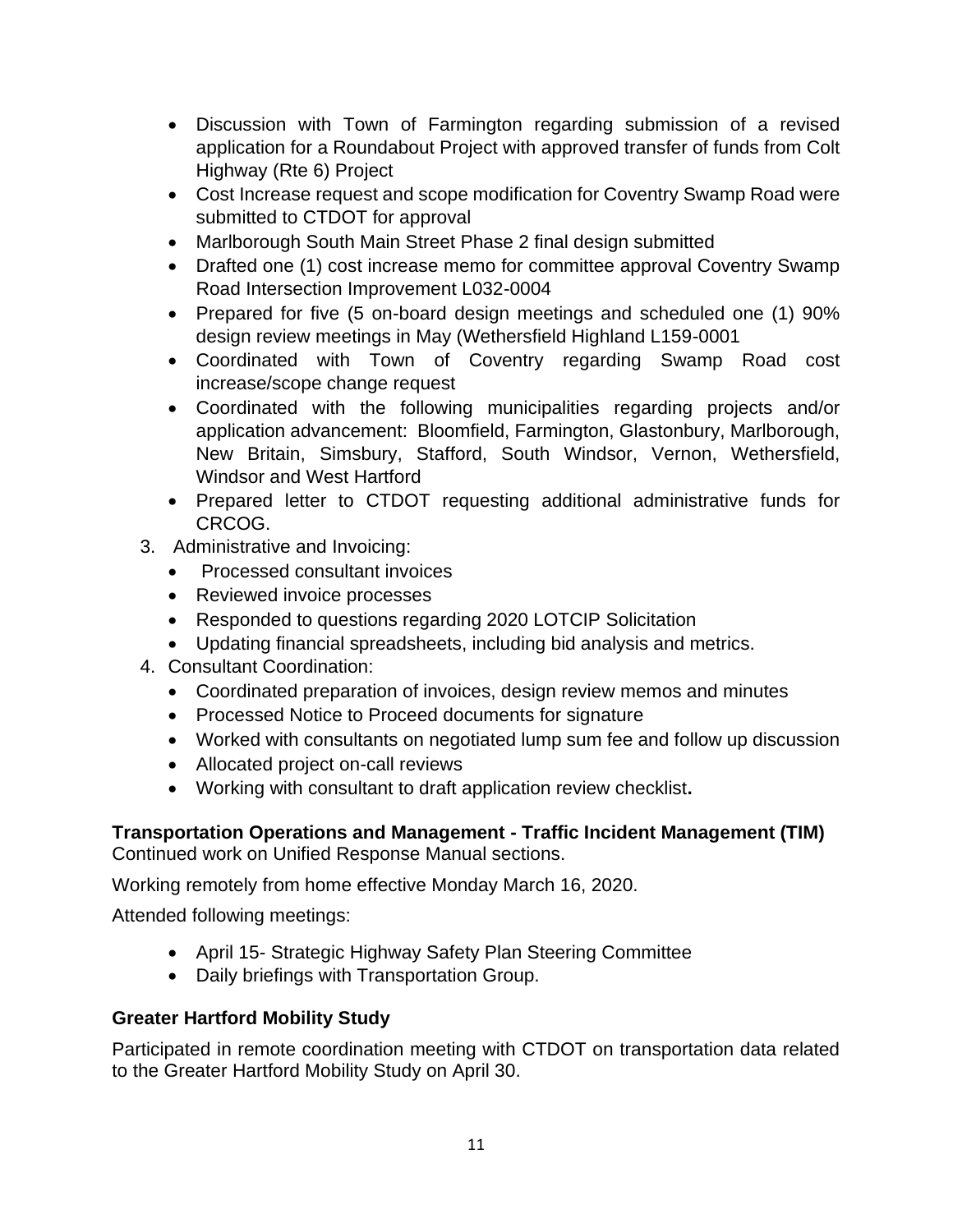#### **Route 4 Transportation Safety and Improvements Study: Farmington Study Area**

CRCOG's comments on the Draft Final Report were submitted to Tighe and Bond. A teleconference with Tighe and Bond was held on April 24 to discuss comments and schedule. Final Report scheduled for distribution to Advisory Committee in early May.

#### **Route 5 in East Windsor Corridor Study**

Continued work on administering the project, including biweekly coordination call. Held discussions with the consultant on developing recommendations for final draft. Waiting for CRCOG Travel Forecast Modeling consultant to further refine future traffic forecast. Processed one invoice.

#### **Silver Lane in East Hartford Corridor Study**

Staff continued work on administering the project and had check-in calls as needed with the consultant. Processed two invoices.

#### **Enfield Routes 190 and 220**

Developed a counter proposal for the fee and are reviewing it internally.

#### **Roundabout Safety and Feasibility Screening**

The preparation of a Draft Scope and RFQ is beginning late April.

#### **Safety Planning**

CRCOG staff is waiting to receive a revised draft of the Regional Transportation Safety plan that includes revisions to the tables showing the top crash locations. The consultant agreed to revise the format of the tables prior to distribution to the Towns for review and comment.

CRCOG staff participating in judging the UCONN T2 Center's Roadway Safety Poster Contest entries.

CRCOG staff participated in the Strategic Hwy Safety Plan Steering Committee teleconference meeting on April 15.

#### **Performance Measures - Safety Targets**

No report this month.

## **Freight**

Staff continued working on the development of a Capitol Region Freight Fact Sheet.

Attended "COVID-19 and the Supply Chain" webinar on April 8.

Attended Talking Freight Webinar "Freight Beyond the City: Approaches to Improving Freight Mobility in the Suburban Context Confirmation" on April 15.

Attended MAP Forum Truck Parking Data Application web discussion on April 17.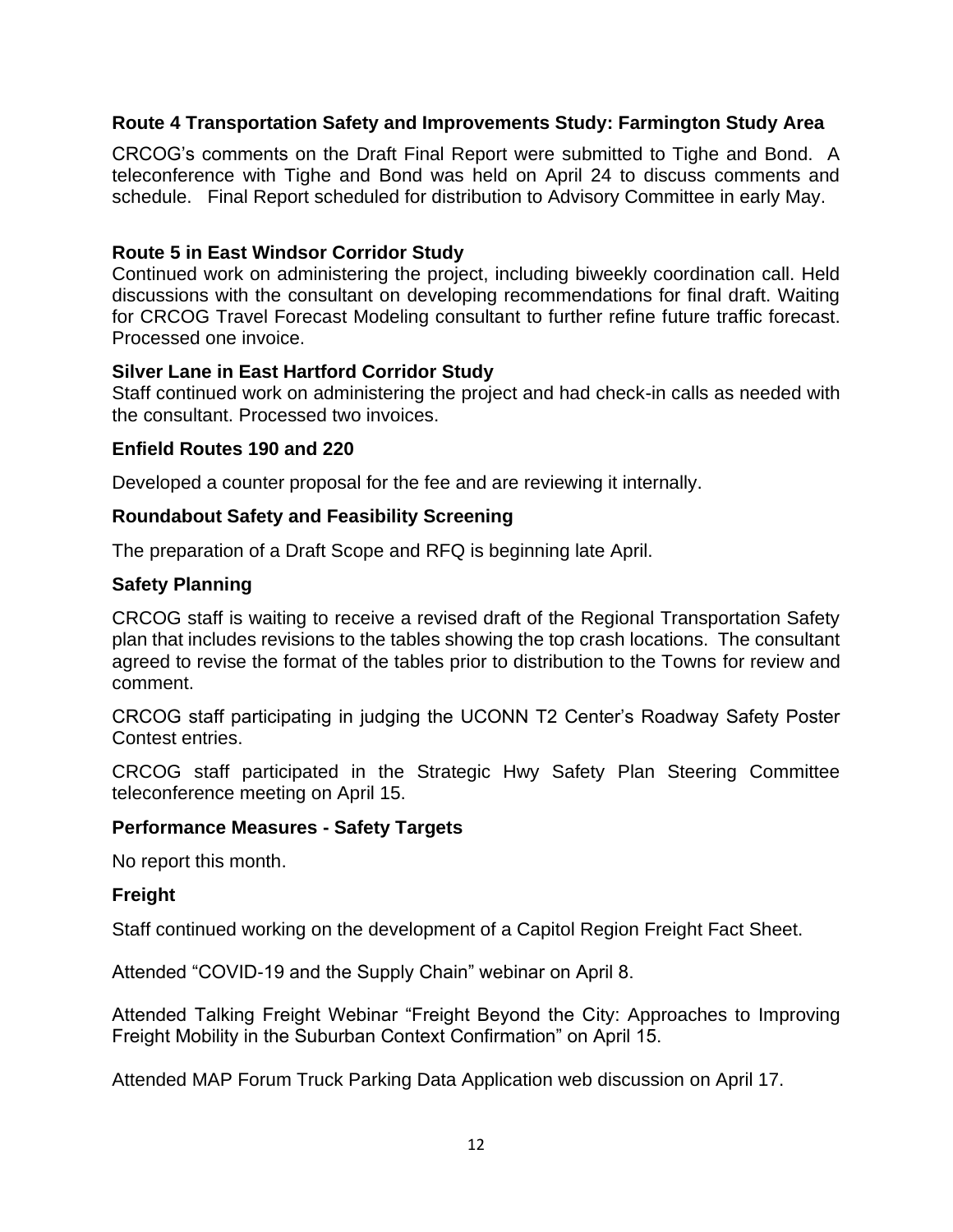#### **GIS / Information Technology**

CRCOG GIS staff have been primarily focused on deploying and supporting offsite work and meeting capabilities. All CRCOG staff members have the ability to work safely and effectively from home.

CRCOG GIS staff and the consultant have completed work deploying a revamped Parcel Viewer and ArcGIS Enterprise solution to enhance Web GIS capabilities. Development of automated data processors for each of the CAMA system types/vendors continues. CRCOG GIS staff continue to process feedback from our member municipalities as well as make changes and improvements.

#### **Data and Modeling**

Staff have entered contract negotiations with travel demand modeling consultant selected after interviews on February 5.

Staff have been preparing the next Congestion Management Process Report. Research on policy approaches and options has been ongoing for some time. Additionally, the best practices of other MPO's are being considered. Data analysis on INRIX travel time data (forming the NPMRDS – National Performance Measurement Research Data Set) for the year 2019 has produced results. These results have been rechecked per standard quality control practices. The NPMRDS data is largely based on observations taken on the National Highway System (NHS), which is built into the data set as a series of road segments called traffic message channels (TMCs). In order to facilitate a more direct comparison of results between years 2017, 2018, and 2019, a common set of road segments used in all three data sets (one for each year) has been identified and the analysis performed on each one. Results indicate that delay decreased between 2017 and 2019, but specific new locations saw large increases of congestion. These calculation results will differ slightly from the standard calculations, which are done for each individual year on that year's specific data set and the corresponding number of TMCs. CRCOG staff will be able to identify which segments have changed in reliability and speed over the years. Performance measures as well as congestion management measures have been calculated and compared and will be rechecked several times before being finalized.

Initial calculations of delay, AADT, and VMT have been made from the available data. The data is undergoing rechecking and will be finalized soon. The process of creating visualizations (Maps, Charts and Graphs) is currently underway and will be completed soon followed by the writing of the data analysis section of the CMP report.

CRCOG staff will also be able to use tools provided through our access to the NPMRDS RITIS website. These will be very helpful when performing analyses on specific areas, especially if these areas do not require large-scale comparison. For example, there is a per capita cost of delay tool on the website that can greatly simplify the process of calculating that figure. This tool will be used to compare current system performance in 2019 with pre-INRIX-era HERE data for 2015.

CRCOG staff have been discussing future directions as it concerns scenario-planning software and which platforms (and combinations thereof) would best meet CRCOG's needs of both regional-level and localized analyses. Staff attended a web meeting with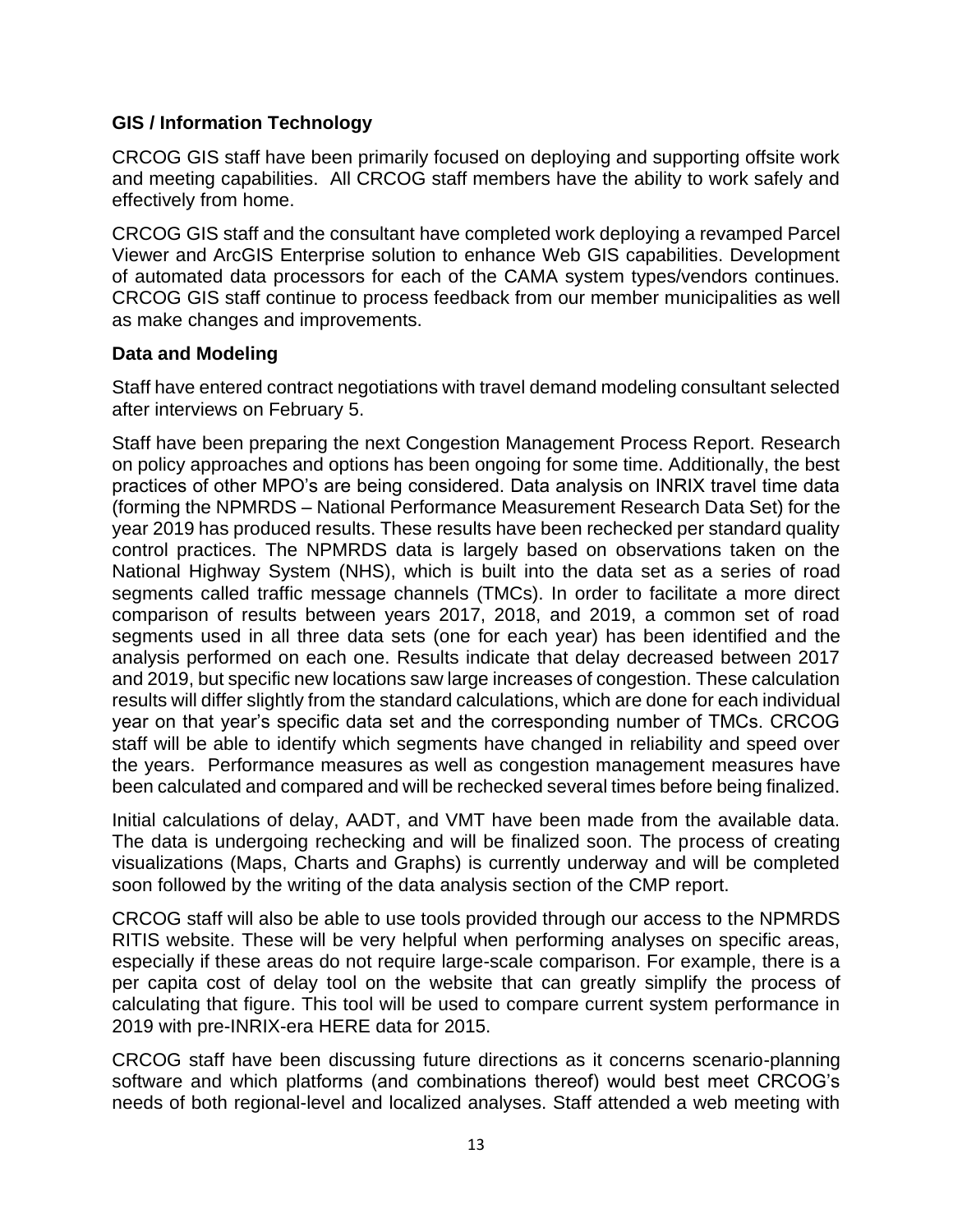representatives of Community Viz, a software product that would operate as an add-on to ArcGIS and many advantages in relation to data customizable and more detailed control over the analysis being carried out.

Held discussion with NVCOG regarding Street Light data on April 22.

## **Public Participation, Title VI, EJ and LEP**

There were no complaints of Title VI discrimination received this month.

Attended American Planning Association's webinar "**The Golden Circle of Online Engagement"** on April 15.

Attended Connecticut Chapter of American Planning Association's Zoom conference on conducting virtual public meetings on April 16.

A representative from the Connecticut Coalition for Environmental Justice (CCEJ) continues to be a voting member on the CRCOG Transportation Committee.

*Public participation activities specific to tasks and studies are listed in the relevant sections of this report.*

#### **Other**

Updated various items on the CRCOG website and continued to keep information current.

CRCOG staff reviewed the letter from Eversource to PURA regarding their plan to hire a contractor to remove double poles and provided an update to the Transportation Committee.

CRCOG staff provide the Transportation Committee with updates on CTDOT's response to the COVID-19 outbreak and information on the newly adopted CTDOT Standard Specifications for Construction, Form 818.

Transportation staff coordinated with Municipal Services to review RFP responses for CRCOG communications services.

Staff participated in following:

- "CommuteCon 2020: The Science of Smart Commuting" online conference on April 1.
- CT*rides* webinar "The Business of Telework: Key Workplace Issues and Considerations" on April 2.
- "Clean Transportation For All: What Your Town Can Do" webinar on April 3.
- Attended MAP Forum coordination conference call on April 6.
- CT*rides* webinar "Best Teleworking Practices The Road to Success for Employees" on April 8.
- American Planning Association's webinar "The Golden Circle of Online Engagement" on April 15.
- CT*rides* webinar "Collaborative Technologies for Telework" on April 16.
- Know B4 internet security training.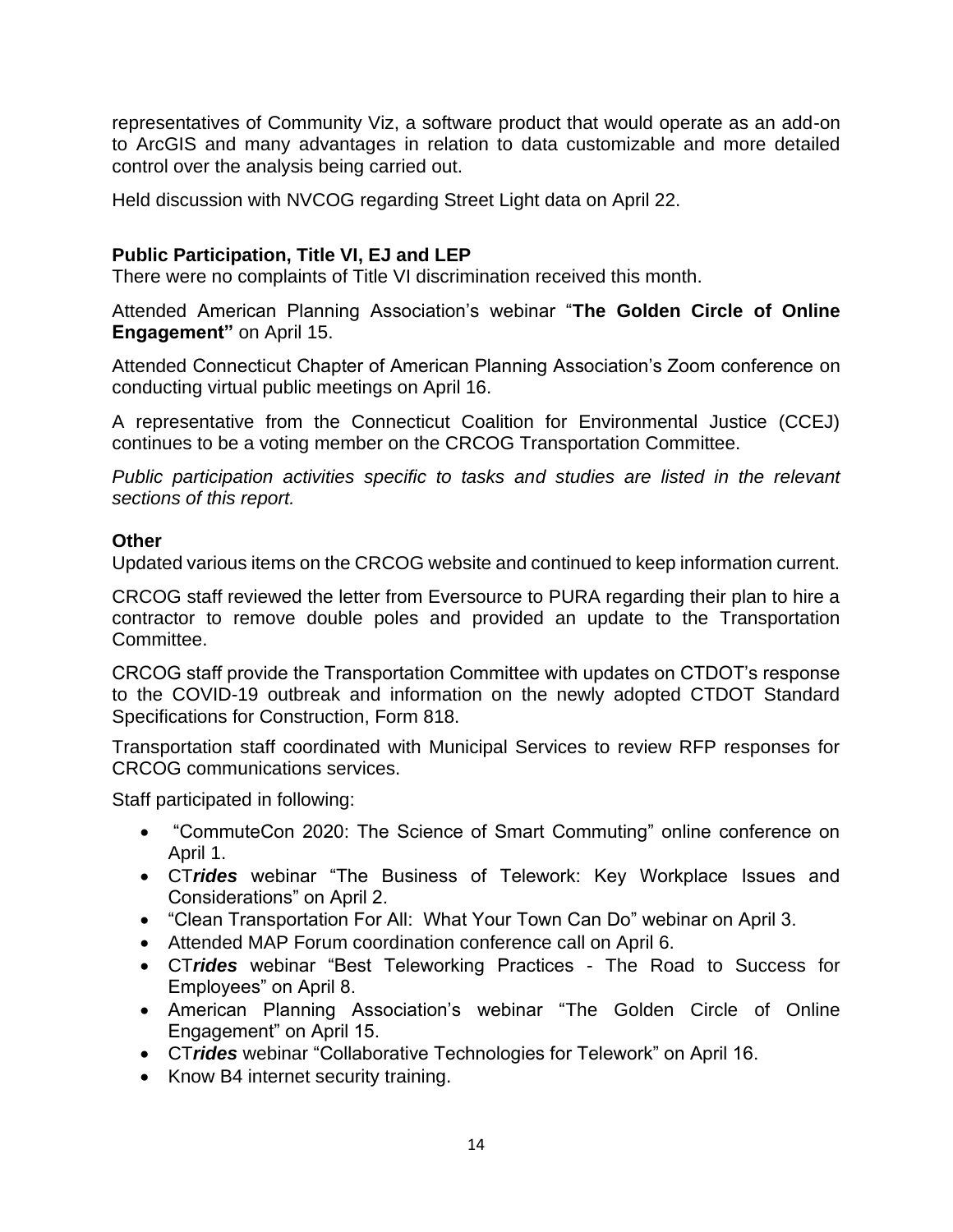- Connecticut Chapter of American Planning Association's Zoom conference on conducting virtual public meetings on April 16.
- "Transportation Planning During COVID-19: Building DOT and MPO Responses to Pandemics" webinar on April 23.
- Transportation and Climate Initiative (TCI) electrification webinar on April 28.
- Kickoff Meeting for the 2020 Northeast Multimodal and Transit Summit planning coalition on April 29.
- American Planning Association's virtual conference "NPC20 @ Home" on April 29 and 30.

# **Executive Director Report**

On Wednesday April 1 participated in a webinar with Advance CT on COVID-19 response planning. Participated in weekly video call on regional bike share planning. Participated in a National Association of Regional Councils webinar on getting people back to work post emergency.

On Thursday April 2 completed a collaborative governance PowerPoint for UConn Public Policy [\(https://crcogfoundation-](https://crcogfoundation-my.sharepoint.com/:p:/g/personal/lwray_crcog_org/ESqf3l6ByNNFgltFLJLXkeABIRTfYZXC9_QqNuU1-npiLQ?e=N5ll8W)

[my.sharepoint.com/:p:/g/personal/lwray\\_crcog\\_org/ESqf3l6ByNNFgltFLJLXkeABIRTfYZ](https://crcogfoundation-my.sharepoint.com/:p:/g/personal/lwray_crcog_org/ESqf3l6ByNNFgltFLJLXkeABIRTfYZXC9_QqNuU1-npiLQ?e=N5ll8W) [XC9\\_QqNuU1-npiLQ?e=N5ll8W](https://crcogfoundation-my.sharepoint.com/:p:/g/personal/lwray_crcog_org/ESqf3l6ByNNFgltFLJLXkeABIRTfYZXC9_QqNuU1-npiLQ?e=N5ll8W) ). Spoke with Peter Denious of Advance CT on economic development issues. Chaired Community Indicator Consortium conference planning committee webinar for a virtual conference. Was not successful in joining the United Way of North Central CT virtual annual meeting.

On Friday April 3 as acting chair, chaired the CT Advisory Commission on Intergovernmental Relations as a web conference. Joined a planning call with Jen Widness of CT Independent Colleges on next stages for college student retention in Metro Hartford, New Haven and Stamford relating to Metro Hartford Future CEDS.

On Monday April 6 joined a UConn public policy webinar. UConn is offering a course related to COVID-19. Offered at webinar on collaborative governance for UConn (link above for final presentation) for more than 60 attendees. Hosted a CRCOG manager meeting check in by webinar. Joined the National Association of Regional Councils major metros conference call.

On Tuesday April 7 hosted CRCOG staff meeting. Participated in a webinar on designing the megaregion with a focus on "good enough commuter rail service" and amenities in outlying areas. Attended the CT DOT COG meeting that announced electronic invoice processing that we have been asking for 18 months to streamline financial processing.

On Wednesday April 8 participated in a weekly call on rolling out bike share in the region. Joined a CT call on long term recovery planning for COVID-19. Held the first CRCOG executive director Transition call with Senator Steve Cassano and the needs of the region and what CRCOG should be looking for in the next executive director.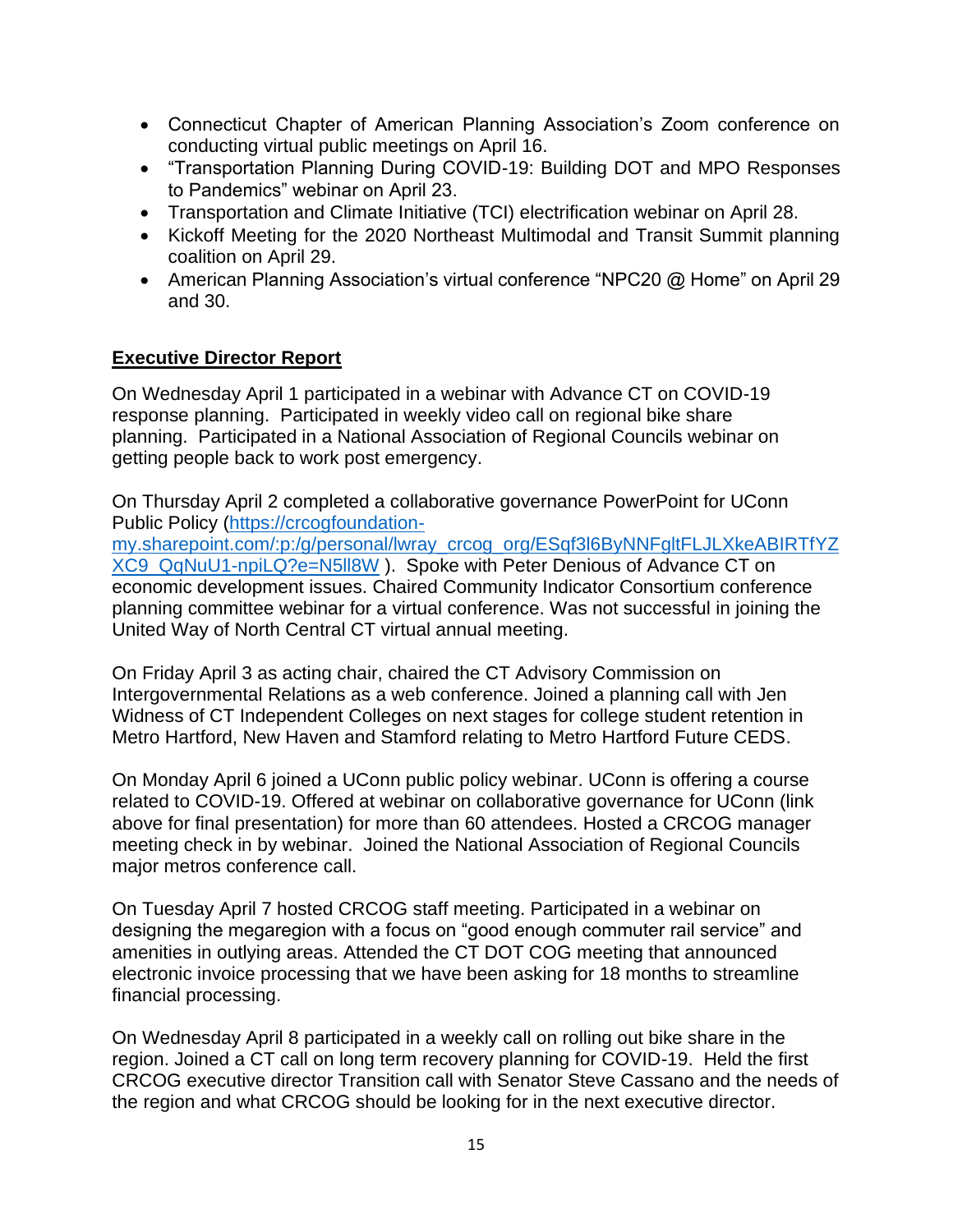On Thursday April 9 worked on the talent retention issue for the economic development strategy. PowerPoint from Campus Philly as a best practice is here: [https://crcog.org/wp-](https://crcog.org/wp-content/uploads/2020/02/Hartford_Talent_Retention_Forum_Feb_2020.pdf)

[content/uploads/2020/02/Hartford\\_Talent\\_Retention\\_Forum\\_Feb\\_2020.pdf.](https://crcog.org/wp-content/uploads/2020/02/Hartford_Talent_Retention_Forum_Feb_2020.pdf) Participated in an ACIR follow up meeting to the commission meeting. Had a staff chat on Campus Philly and next steps. Watched the CT Governor's press conference on COVID-19 and joined a conference call after that.

On Friday April 10 the Good Friday holiday was observed.

On Monday April 13 discussed Hartford Line rail station issues with Mike Freimuth of CRDA. Briefed CT Representative Rojas on COVID-19 steps. Had a web call with Professor Alkadry on regional issues that might be tackled in a summer advanced graduate student course. Hosted CRCOG manager check in web conference. Joined the National Association of Regional Councils major metros check in web meeting.

On Tuesday April 14 had a CARES funding discussion on broadband access in the state. Joined the CT Council of Government web meeting. Joined the CRCOG Municipal Services Committee web meeting. Joined the Hartford TMA coordination web meeting with other MPOs.

On Wednesday April 15 joined the Capital Workforce Partners board of directors' web meeting. Participated in the regional bike share check in meeting. Discussed the responses to the Hartford Springfield Boston economic impact study with staff. Joined a web meeting with consultants to CCM property tax reform committee on next steps. Joined the Governor's conference call on COVID-19.

On Thursday April 16 had a call with Rich Pearson of Capital Workforce on next steps in workforce training reform. Had a staff web call on Metro Hartford One Vision: Four Plans work in progress. This is an early draft that will be brought to the Board: [https://crcogfoundation-my.sharepoint.com/:b:/g/personal/lwray\\_crcog\\_org/EXE-](https://crcogfoundation-my.sharepoint.com/:b:/g/personal/lwray_crcog_org/EXE--ejH16pLh0bbS-qzKioBB4mTFR8qVzhb2xyUMyEFTg?e=Lt8BLe) [ejH16pLh0bbS-qzKioBB4mTFR8qVzhb2xyUMyEFTg?e=Lt8BLe](https://crcogfoundation-my.sharepoint.com/:b:/g/personal/lwray_crcog_org/EXE--ejH16pLh0bbS-qzKioBB4mTFR8qVzhb2xyUMyEFTg?e=Lt8BLe) .

On Friday April 17 had a staff meeting on CRCOG COVID-19 efforts. Participated in a Knowledge Corridor steering committee prep meeting with Peter Demallie and Kim Robinson of Pioneer Valley.

On Monday April 20 participated in the CRCOG Transportation Committee web meeting. Participated in a CT based analysis of COVID-19 economic impact. Hosted CRCOG manager web meeting check in. Participated in a National Association of Regional Councils major metros webinar. Chaired the Community Indicators Consortium virtual conference planning committee.

On Tuesday April 21 participated in a conference call on talent retention. Participated in a national call on COVIUD-19 vaccine with varying estimates of development and